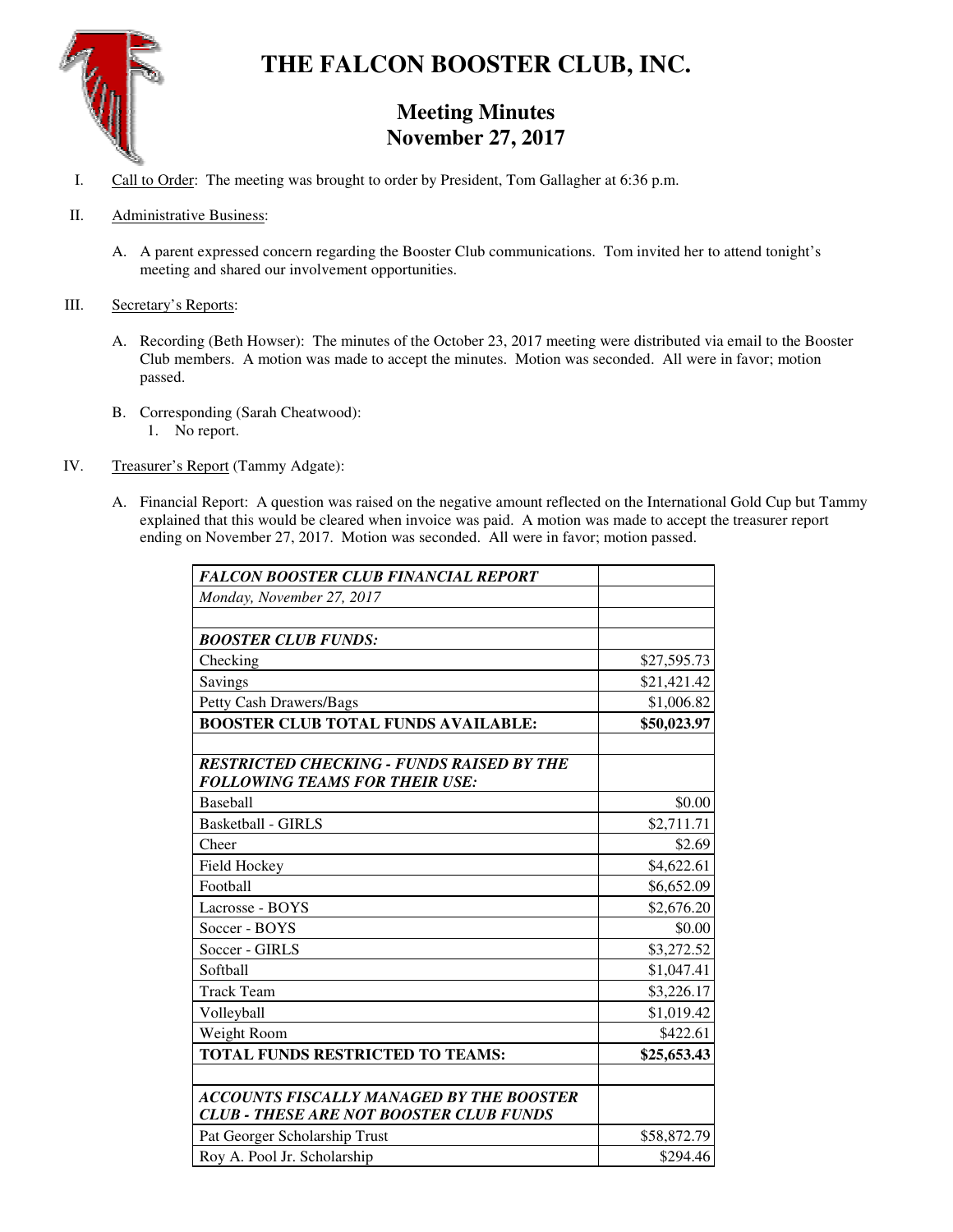### V. Committees:

- A. Committee Reports:
	- 1. Membership (Mary Kay Anderson): We currently show 95 members; 16 Board and 79 general members.
- B. 50/50 Raffle. Tammy conducted 50/50 for the Bird Bowl—We currently show \$1,177.25 in profit. There may be a chance to sell at the Liberty Game, December  $20<sup>th</sup>$ . It is a half day but there will be 3 games played that night.
- C. Concessions: Football/Volleyball/ Field Hockey:
	- 1. It was a good season for Football. Kettle Run and Liberty brought in the highest profits. The concession area has been cleaned and winterized and assets have been moved to basketball. It was reported that the storm door was vandalized and will need to be replaced or fixed. The football stand was also broken into and ransacked. The police report says there is no evidence of damage to the deadbolts; so the assumption was that the doors were left unlocked or someone has a key that should not have one. A new deadbolt will be installed on the interior door. It was also suggested that a sign be put on the door that indicates that the building is under surveillance and use an outside surveillance camera to assist in monitoring activity around the concession stand.
	- 2. Basketball concessions stand is set and ready to go. It was reported that Ms. J is willing to help on Wednesday games.
- D. Committee Assignments 2017-2018 (Tom Gallagher): Please check the Committee Assignment Sheet and confirm assignments. Concession volunteers are needed for Boys and Girls Soccer, Boys and Girl Lacrosse.

#### VI. Director of Student Activities:

- A. Report (Mark Holmes, Activities Director): Winter sports start this week with girls and boys basketball games, wrestling scrimmage, Winter Track meet and swimming. There is no Girls JV or Girls Freshman basketball so we may adjust those times depending on the school feedback.
- B. New Plaques are here for members of the Hall of Fame. They will be hung as soon as possible

#### VII. Old Business:

- A. International Gold Cup-October 28, 2017. We had 17 volunteers (short of the number requested in our contract) and they have been billed and we are waiting for payment.
- B. Meet the Coaches Night—Wednesday, November 15<sup>th</sup> at 7 p.m. Mary Kay and Tom attended; Tom spoke and brought up all Booster activities, including volunteer opportunities, baskets for 10K Dinner, and scholarships. Four new members joined that evening. Spirit Wear was available for sale and did very well.
- C. Fall Banquet -- Thursday November 16 at 6:30. It was very nice and well attended. Thanks to all that helped and participated.

#### VIII. New Business:

- A. 10K Dinner/Dance/Auction April 14, 2018.
	- 1. Contract has been signed and sent with deposit.
	- 2. Laura has taken care of the tickets and they will be distributed at the January meeting
	- 3. Mary Kay is working on catering and food with Angela Smith. Menu is similar to last year's menu-we will ask them to review meat option and provide updated contact. The current estimate is \$19.50 per person. We have put the bid in for 325 people. Tom will sign and return with a deposit.
	- 4. Licenses and permits—VDOT was contacted but it was determined that if we don't put signs on roads we don't need a permit. We have requested an email to confirm this decision and save for the records. The Sheriff's department indicated that we would need 2 deputies at \$40/hr to be paid cash or check at end of event. Beth will contact Ray Prudham to see if there was any alternative to this cost. We contacted EMS and they indicated that they would not need to be present. ABC license has been requested but the permit will not be sent till closer to the event.
	- 5. Music- Penny Grimes' brother is not available. We will also contact the DJ that has done the after-prom party. Will continue to look for other sources.